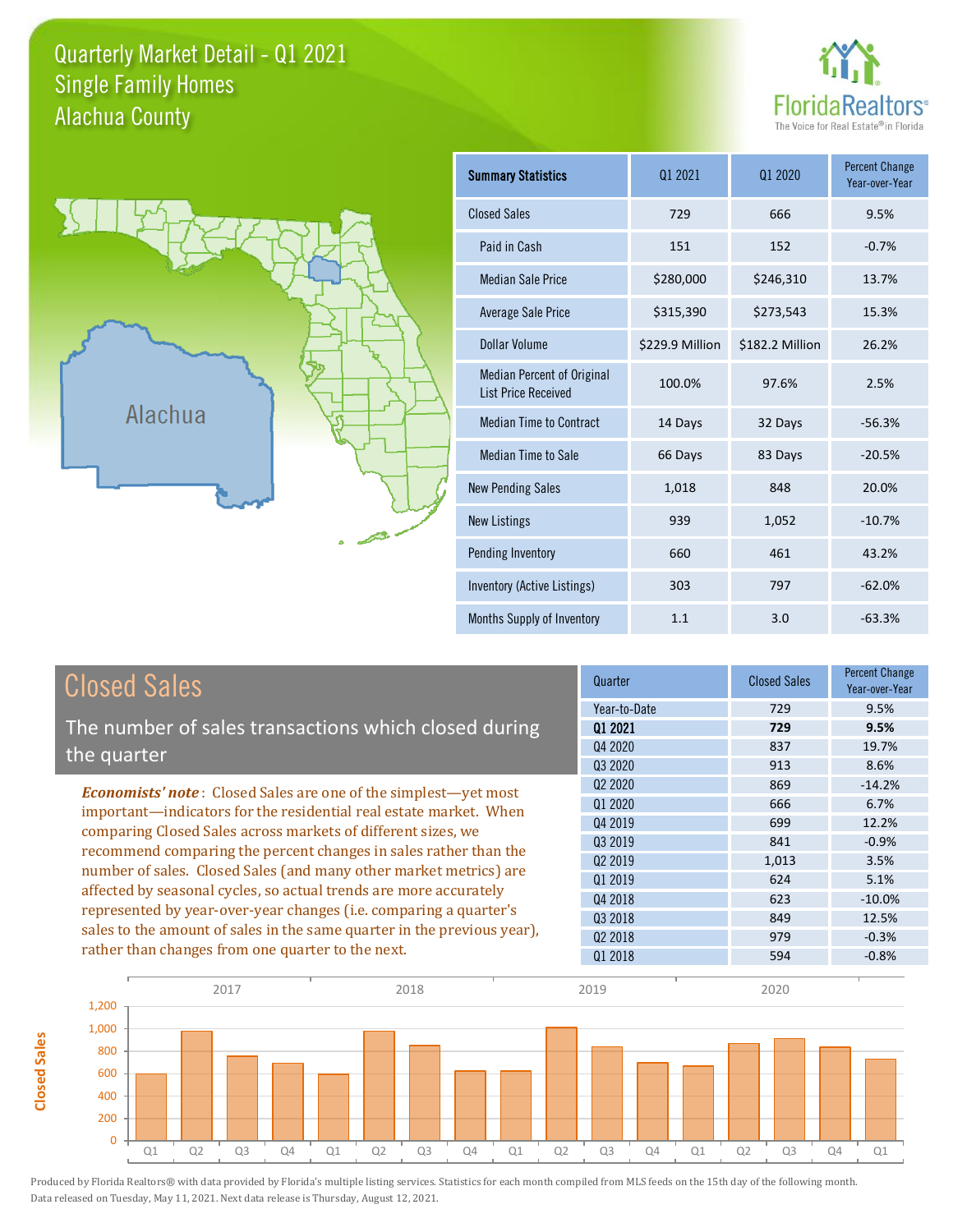

### \$100,000 - \$149,999 31 -51.6% Sale Price Closed Sales Percent Change Year-over-Year Less than \$50,000 2 -71.4%  $$50,000 - $99,999$  19 0.0% \$150,000 - \$199,999 98 -19.7% \$200,000 - \$249,999 146 13.2% \$400,000 - \$599,999 106 112.0% \$600,000 - \$999,999 33 32.0% *Economists' note:* Closed Sales are one of the simplest—yet most important—indicators for the residential real estate market. When comparing Closed Sales across markets of different sizes, we recommend comparing the percent changes in sales rather than the number of sales. Closed Sales (and many other market metrics) are affected by seasonal cycles, so actual trends are more accurately represented by year-over-year changes (i.e. comparing a quarter's sales to the amount of sales in the same quarter in the previous year), rather than changes from one quarter to the next. \$1,000,000 or more 6 100.0%  $$250,000 - $299,999$  106 -9.4% \$300,000 - \$399,999 182 40.0% **Q**1 2020 **Q** 01 2021 Closed Sales by Sale Price The number of sales transactions which closed during the quarter



### Median Time to Contract by Sale Price The median number of days between the listing date and contract date for all Closed Sales during the quarter

*Economists' note* : Like Time to Sale, Time to Contract is a measure of the length of the home selling process calculated for sales which closed during the quarter. The difference is that Time to Contract measures the number of days between the initial listing of a property and the signing of the contract which eventually led to the closing of the sale. When the gap between Median Time to Contract and Median Time to Sale grows, it is usually a sign of longer closing times and/or declining numbers of cash sales.

| <b>Sale Price</b>     | <b>Median Time to</b><br>Contract | <b>Percent Change</b><br>Year-over-Year |
|-----------------------|-----------------------------------|-----------------------------------------|
| Less than \$50,000    | 8 Days                            | $-77.8%$                                |
| $$50,000 - $99,999$   | 61 Days                           | $-26.5%$                                |
| $$100,000 - $149,999$ | 13 Days                           | $-23.5%$                                |
| $$150,000 - $199,999$ | 12 Days                           | $-63.6%$                                |
| \$200,000 - \$249,999 | 9 Days                            | $-76.3%$                                |
| \$250,000 - \$299,999 | 13 Days                           | $-55.2%$                                |
| \$300,000 - \$399,999 | 17 Days                           | $-50.0%$                                |
| \$400,000 - \$599,999 | 19 Days                           | $-68.3%$                                |
| \$600,000 - \$999,999 | 107 Days                          | 791.7%                                  |
| \$1,000,000 or more   | 54 Days                           | 315.4%                                  |

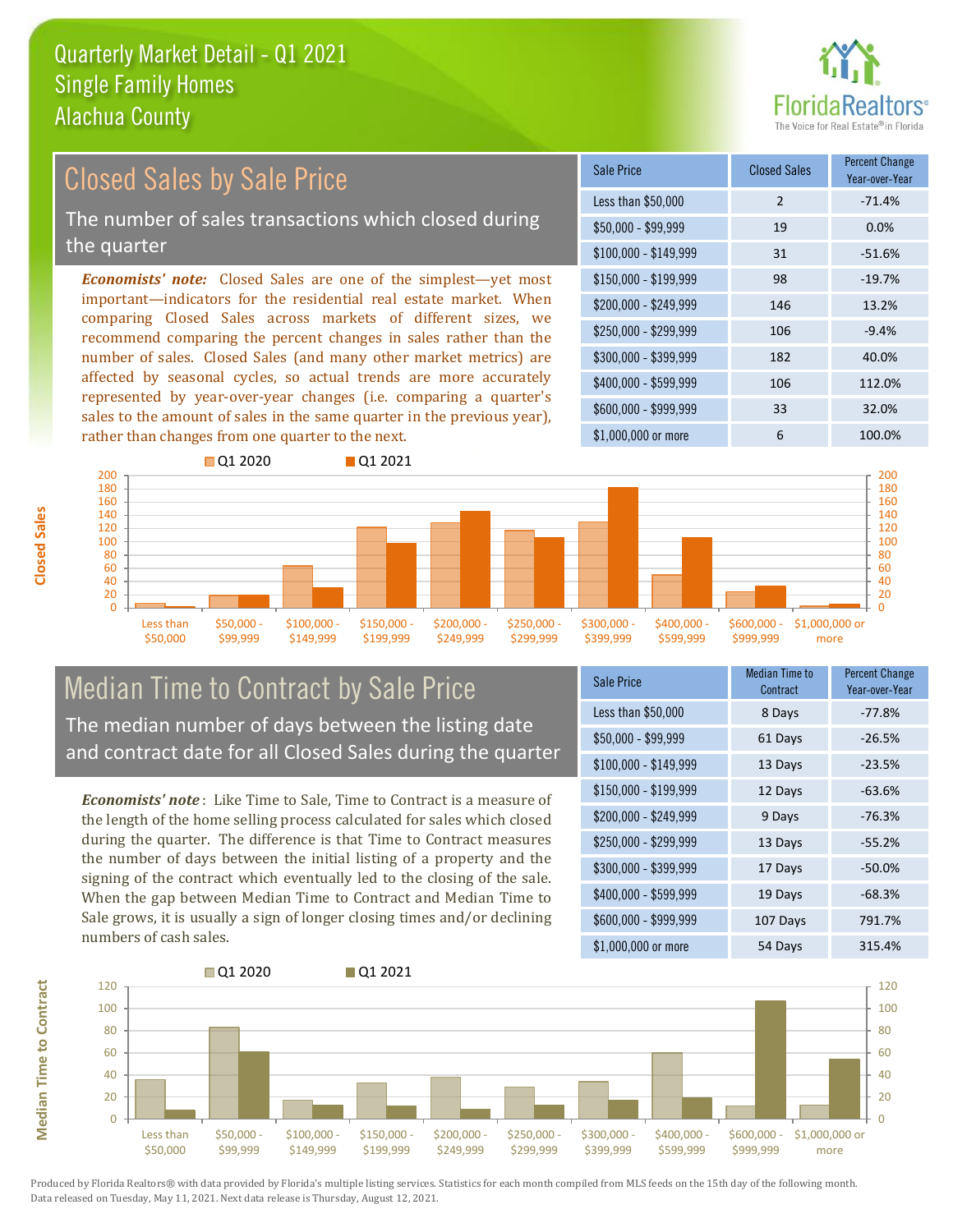

# New Listings by Initial Listing Price

The number of properties put onto the market during the quarter

*Economists' note:* New Listings tend to rise in delayed response to increasing prices, so they are often seen as a lagging indicator of market health. As prices rise, potential sellers raise their estimations of value—and in the most recent cycle, rising prices have freed up many potential sellers who were previously underwater on their mortgages. Note that in our calculations, we take care to not include properties that were recently taken off the market and quickly relisted, since these are not really *new* listings.

| <b>Initial Listing Price</b> | <b>New Listings</b> | <b>Percent Change</b><br>Year-over-Year |
|------------------------------|---------------------|-----------------------------------------|
| Less than \$50,000           | 3                   | $-62.5%$                                |
| $$50,000 - $99,999$          | 18                  | $-37.9%$                                |
| $$100,000 - $149,999$        | 35                  | $-57.8%$                                |
| $$150,000 - $199,999$        | 110                 | $-31.3%$                                |
| \$200,000 - \$249,999        | 162                 | $-12.0%$                                |
| \$250,000 - \$299,999        | 171                 | 3.6%                                    |
| \$300,000 - \$399,999        | 235                 | 7.8%                                    |
| \$400,000 - \$599,999        | 127                 | 2.4%                                    |
| \$600,000 - \$999,999        | 62                  | $-13.9%$                                |
| \$1,000,000 or more          | 16                  | 77.8%                                   |



### Inventory by Current Listing Price The number of property listings active at the end of the quarter

*Economists' note* : There are a number of ways to define and calculate Inventory. Our method is to simply count the number of active listings on the last day of the quarter, and hold this number to compare with the same quarter the following year. Inventory rises when New Listings are outpacing the number of listings that go off-market (regardless of whether they actually sell). Likewise, it falls when New Listings aren't keeping up with the rate at which homes are going offmarket.

| <b>Current Listing Price</b> | Inventory | <b>Percent Change</b><br>Year-over-Year |
|------------------------------|-----------|-----------------------------------------|
| Less than \$50,000           | 0         | $-100.0%$                               |
| $$50,000 - $99,999$          | 5         | $-80.0%$                                |
| $$100,000 - $149,999$        | 13        | $-73.5%$                                |
| $$150,000 - $199,999$        | 22        | $-67.6%$                                |
| \$200,000 - \$249,999        | 21        | $-77.9%$                                |
| \$250,000 - \$299,999        | 46        | $-62.3%$                                |
| \$300,000 - \$399,999        | 71        | $-64.7%$                                |
| \$400,000 - \$599,999        | 60        | $-54.9%$                                |
| \$600,000 - \$999,999        | 40        | $-49.4%$                                |
| \$1,000,000 or more          | 25        | 25.0%                                   |



Produced by Florida Realtors® with data provided by Florida's multiple listing services. Statistics for each month compiled from MLS feeds on the 15th day of the following month. Data released on Tuesday, May 11, 2021. Next data release is Thursday, August 12, 2021.

**Inventory**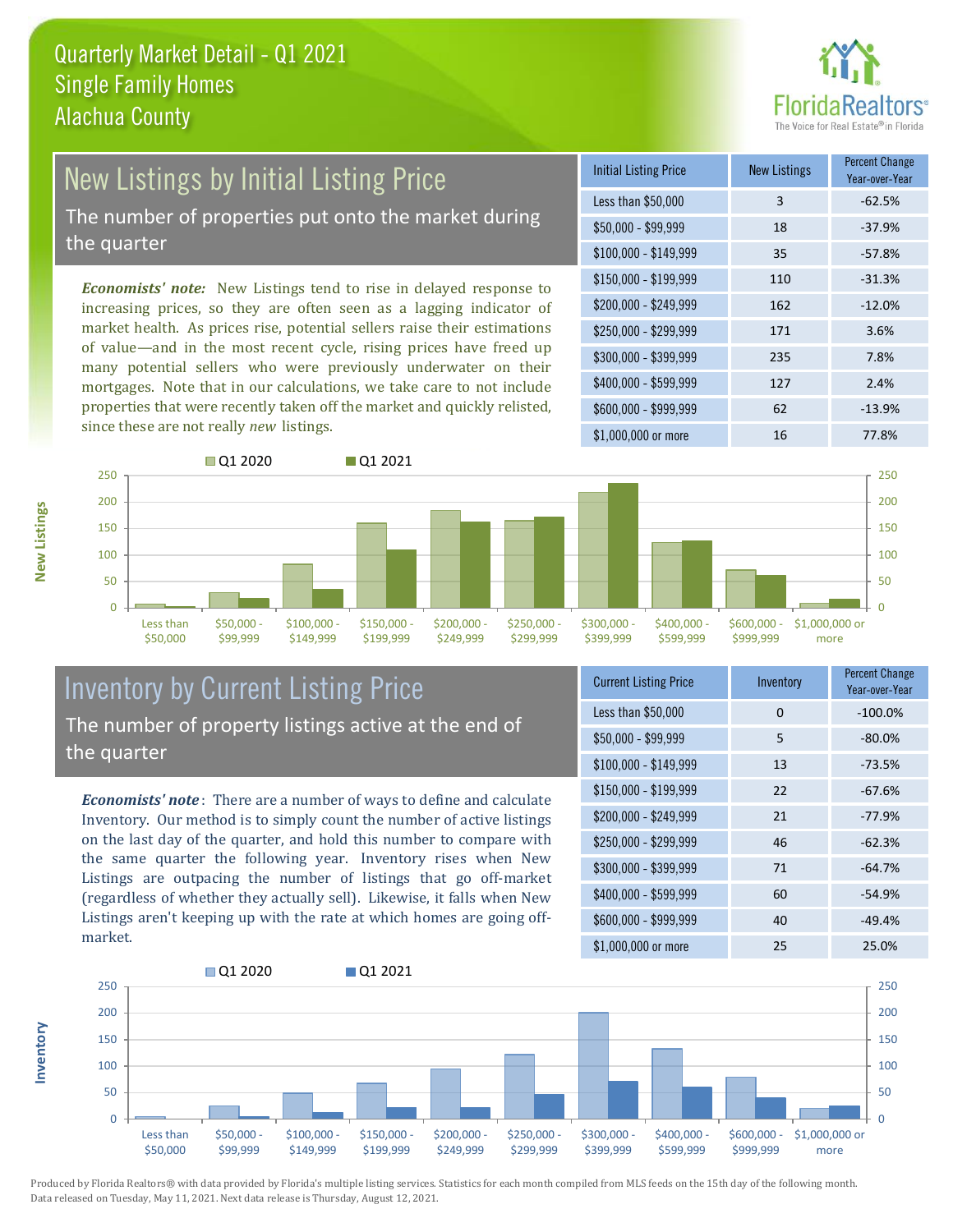Quarterly Distressed Market - Q1 2021 Alachua County Single Family Homes





Produced by Florida Realtors® with data provided by Florida's multiple listing services. Statistics for each month compiled from MLS feeds on the 15th day of the following month. Data released on Tuesday, May 11, 2021. Next data release is Thursday, August 12, 2021.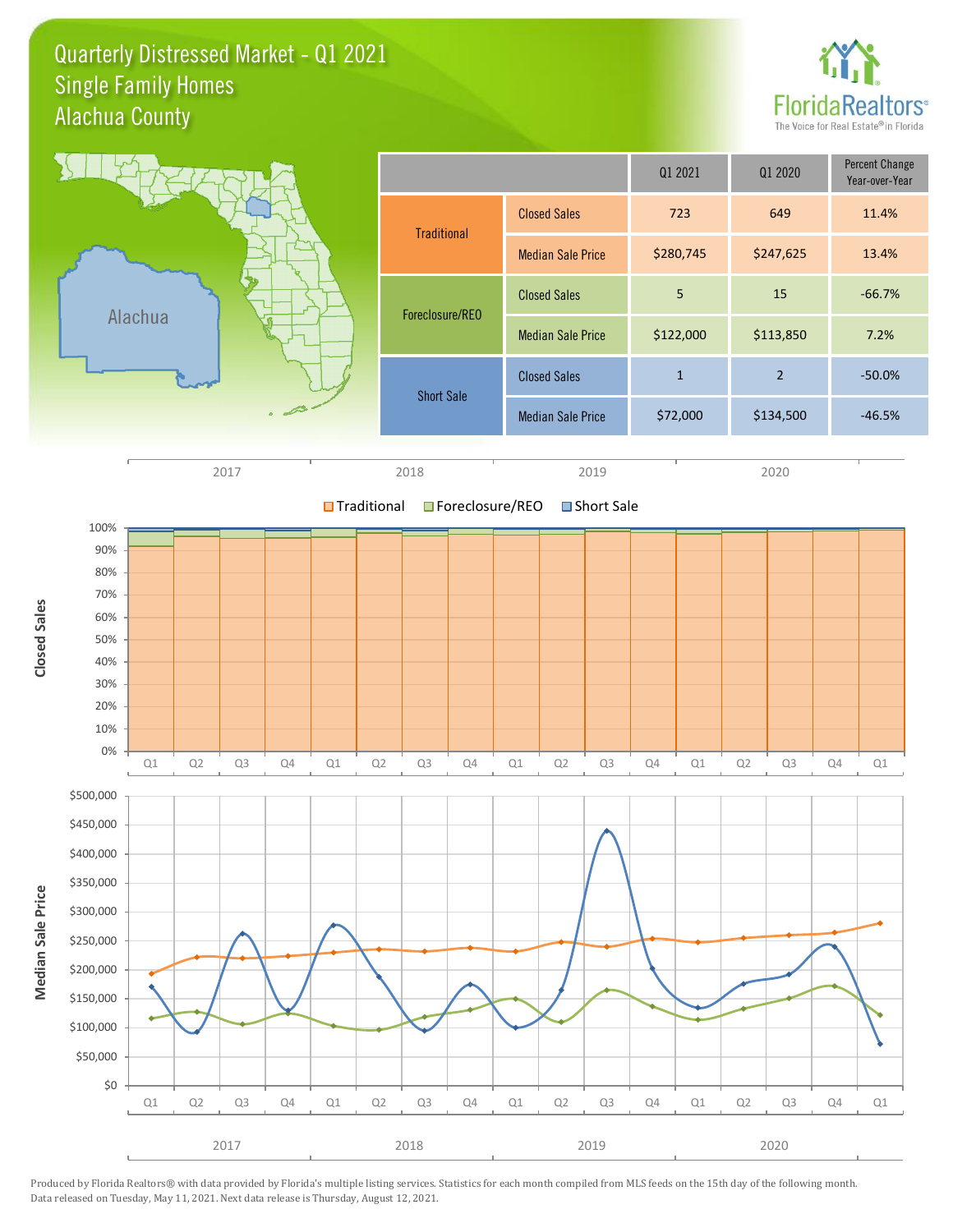Quarterly Market Detail - Q1 2021 Alachua County Townhouses and Condos





**Closed Sales**

**Closed Sales** 

| <b>Summary Statistics</b>                                       | 01 2021        | 01 2020        | <b>Percent Change</b><br>Year-over-Year |
|-----------------------------------------------------------------|----------------|----------------|-----------------------------------------|
| <b>Closed Sales</b>                                             | 233            | 193            | 20.7%                                   |
| Paid in Cash                                                    | 105            | 113            | $-7.1%$                                 |
| <b>Median Sale Price</b>                                        | \$138,900      | \$125,000      | 11.1%                                   |
| <b>Average Sale Price</b>                                       | \$147,523      | \$137,221      | 7.5%                                    |
| <b>Dollar Volume</b>                                            | \$34.4 Million | \$26.5 Million | 29.8%                                   |
| <b>Median Percent of Original</b><br><b>List Price Received</b> | 97.5%          | 97.4%          | 0.1%                                    |
| <b>Median Time to Contract</b>                                  | 28 Days        | 15 Days        | 86.7%                                   |
| <b>Median Time to Sale</b>                                      | 66 Days        | 53 Days        | 24.5%                                   |
| <b>New Pending Sales</b>                                        | 365            | 236            | 54.7%                                   |
| <b>New Listings</b>                                             | 297            | 302            | $-1.7%$                                 |
| <b>Pending Inventory</b>                                        | 196            | 87             | 125.3%                                  |
| <b>Inventory (Active Listings)</b>                              | 102<br>156     |                | $-34.6%$                                |
| Months Supply of Inventory                                      | 1.4            | 2.2            | $-36.4%$                                |

| <b>Closed Sales</b>                                                                                                                                                                                   | Quarter             | <b>Closed Sales</b> | <b>Percent Change</b><br>Year-over-Year |
|-------------------------------------------------------------------------------------------------------------------------------------------------------------------------------------------------------|---------------------|---------------------|-----------------------------------------|
|                                                                                                                                                                                                       | Year-to-Date        | 233                 | 20.7%                                   |
| The number of sales transactions which closed during                                                                                                                                                  | 01 2021             | 233                 | 20.7%                                   |
| the quarter                                                                                                                                                                                           | Q4 2020             | 196                 | 32.4%                                   |
|                                                                                                                                                                                                       | Q3 2020             | 223                 | $-4.7%$                                 |
| <b>Economists' note:</b> Closed Sales are one of the simplest-yet most                                                                                                                                | Q <sub>2</sub> 2020 | 211                 | $-28.5%$                                |
| important—indicators for the residential real estate market. When                                                                                                                                     | Q1 2020             | 193                 | 15.6%                                   |
| comparing Closed Sales across markets of different sizes, we<br>recommend comparing the percent changes in sales rather than the<br>number of sales. Closed Sales (and many other market metrics) are | Q4 2019             | 148                 | $-6.9%$                                 |
|                                                                                                                                                                                                       | Q3 2019             | 234                 | $-4.1%$                                 |
|                                                                                                                                                                                                       | Q <sub>2</sub> 2019 | 295                 | $-3.6%$                                 |
|                                                                                                                                                                                                       | Q1 2019             | 167                 | $-13.0\%$                               |
| affected by seasonal cycles, so actual trends are more accurately                                                                                                                                     | Q4 2018             | 159                 | 1.3%                                    |
| represented by year-over-year changes (i.e. comparing a quarter's                                                                                                                                     | Q3 2018             | 244                 | 13.0%                                   |
| sales to the amount of sales in the same quarter in the previous year),                                                                                                                               | Q <sub>2</sub> 2018 | 306                 | 9.7%                                    |
| rather than changes from one quarter to the next.                                                                                                                                                     | Q1 2018             | 192                 | 10.3%                                   |

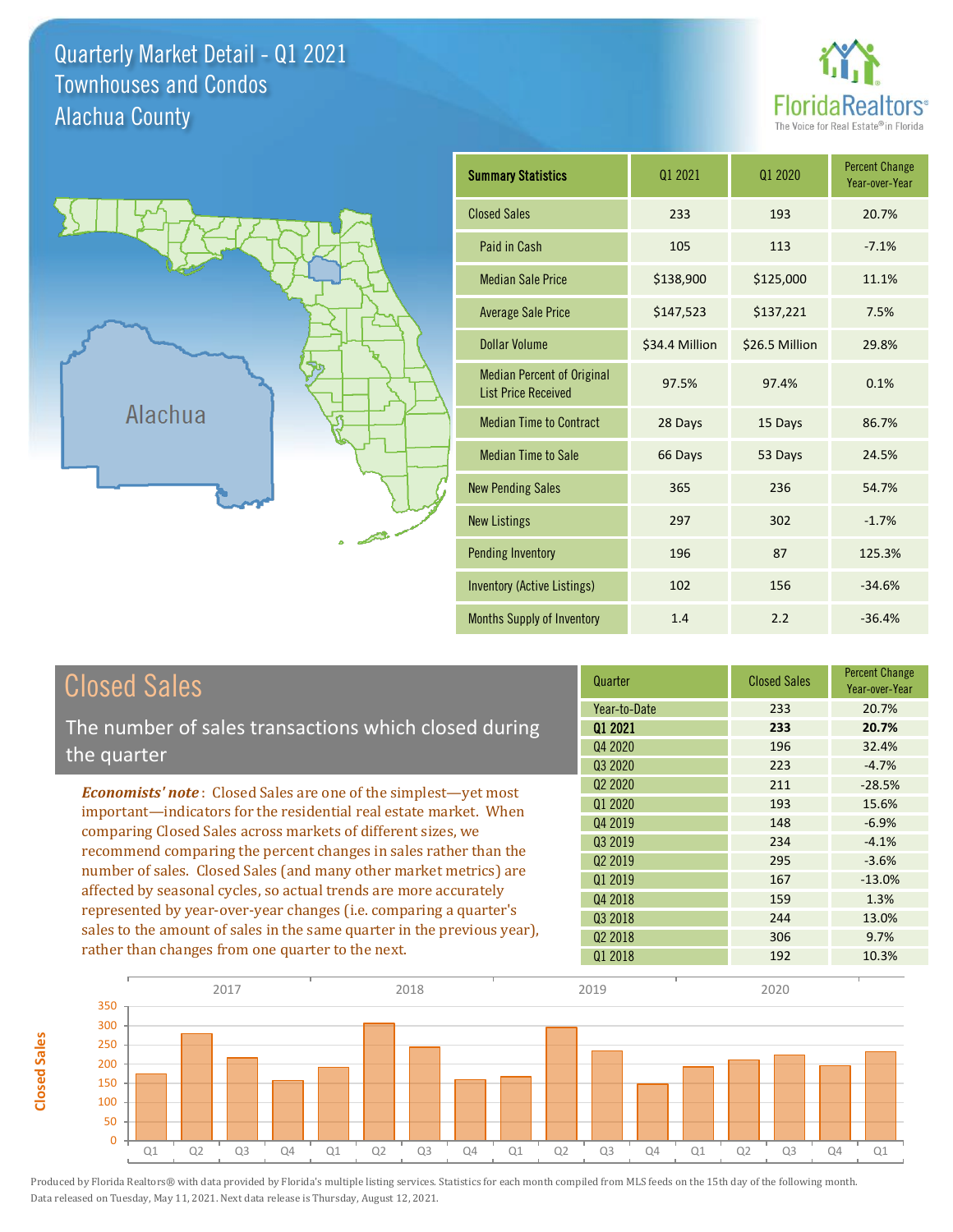

## Closed Sales by Sale Price

The number of sales transactions which closed during the quarter

*Economists' note:* Closed Sales are one of the simplest—yet most important—indicators for the residential real estate market. When comparing Closed Sales across markets of different sizes, we recommend comparing the percent changes in sales rather than the number of sales. Closed Sales (and many other market metrics) are affected by seasonal cycles, so actual trends are more accurately represented by year-over-year changes (i.e. comparing a quarter's sales to the amount of sales in the same quarter in the previous year), rather than changes from one quarter to the next.





### Median Time to Contract by Sale Price The median number of days between the listing date and contract date for all Closed Sales during the quarter

*Economists' note* : Like Time to Sale, Time to Contract is a measure of the length of the home selling process calculated for sales which closed during the quarter. The difference is that Time to Contract measures the number of days between the initial listing of a property and the signing of the contract which eventually led to the closing of the sale. When the gap between Median Time to Contract and Median Time to Sale grows, it is usually a sign of longer closing times and/or declining numbers of cash sales.

| <b>Sale Price</b>     | <b>Median Time to</b><br>Contract | <b>Percent Change</b><br>Year-over-Year |
|-----------------------|-----------------------------------|-----------------------------------------|
| Less than \$50,000    | 3 Days                            | $-91.9%$                                |
| $$50,000 - $99,999$   | 18 Days                           | 38.5%                                   |
| $$100,000 - $149,999$ | 38 Days                           | 216.7%                                  |
| $$150,000 - $199,999$ | 21 Days                           | 162.5%                                  |
| \$200,000 - \$249,999 | 92 Days                           | 441.2%                                  |
| \$250,000 - \$299,999 | 21 Days                           | $-36.4%$                                |
| \$300,000 - \$399,999 | 2 Days                            | $-99.4%$                                |
| \$400,000 - \$599,999 | 0 Days                            | $-100.0\%$                              |
| \$600,000 - \$999,999 | (No Sales)                        | N/A                                     |
| \$1,000,000 or more   | (No Sales)                        | N/A                                     |

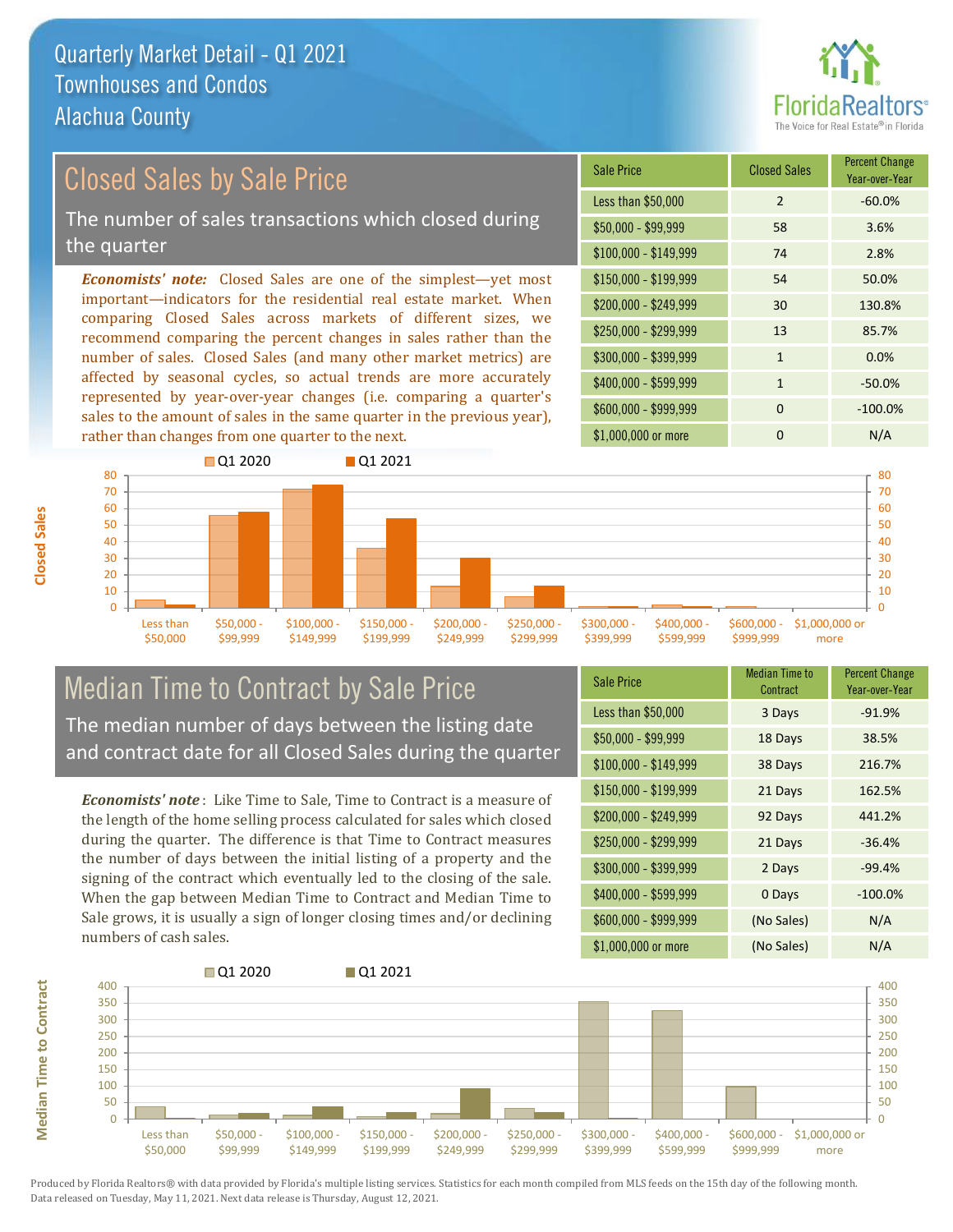

## **New Listings by Initial Listing Price**

The number of properties put onto the market during the quarter

*Economists' note:* New Listings tend to rise in delayed response to increasing prices, so they are often seen as a lagging indicator of market health. As prices rise, potential sellers raise their estimations of value—and in the most recent cycle, rising prices have freed up many potential sellers who were previously underwater on their mortgages. Note that in our calculations, we take care to not include properties that were recently taken off the market and quickly relisted, since these are not really *new* listings.

| <b>Initial Listing Price</b> | <b>New Listings</b> | <b>Percent Change</b><br>Year-over-Year |
|------------------------------|---------------------|-----------------------------------------|
| Less than \$50,000           | $\overline{2}$      | N/A                                     |
| $$50,000 - $99,999$          | 57                  | $-26.0%$                                |
| $$100,000 - $149,999$        | 106                 | $-2.8%$                                 |
| $$150,000 - $199,999$        | 80                  | 12.7%                                   |
| \$200,000 - \$249,999        | 36                  | 50.0%                                   |
| \$250,000 - \$299,999        | 9                   | $-40.0%$                                |
| \$300,000 - \$399,999        | 5                   | 150.0%                                  |
| \$400,000 - \$599,999        | $\mathcal{P}$       | $-50.0%$                                |
| \$600,000 - \$999,999        | $\Omega$            | N/A                                     |
| \$1,000,000 or more          | n                   | N/A                                     |



### Inventory by Current Listing Price The number of property listings active at the end of the quarter

*Economists' note* : There are a number of ways to define and calculate Inventory. Our method is to simply count the number of active listings on the last day of the quarter, and hold this number to compare with the same quarter the following year. Inventory rises when New Listings are outpacing the number of listings that go off-market (regardless of whether they actually sell). Likewise, it falls when New Listings aren't keeping up with the rate at which homes are going offmarket.

| <b>Current Listing Price</b> | Inventory | <b>Percent Change</b><br>Year-over-Year |
|------------------------------|-----------|-----------------------------------------|
| Less than \$50,000           | $\Omega$  | $-100.0%$                               |
| $$50,000 - $99,999$          | 18        | $-52.6%$                                |
| $$100,000 - $149,999$        | 37        | $-9.8%$                                 |
| $$150,000 - $199,999$        | 23        | $-28.1%$                                |
| \$200,000 - \$249,999        | 13        | $-35.0%$                                |
| \$250,000 - \$299,999        | 5         | $-50.0%$                                |
| \$300,000 - \$399,999        | 2         | $-60.0%$                                |
| \$400,000 - \$599,999        | 4         | $-20.0%$                                |
| \$600,000 - \$999,999        | $\Omega$  | $-100.0%$                               |
| \$1,000,000 or more          | ŋ         | N/A                                     |



Produced by Florida Realtors® with data provided by Florida's multiple listing services. Statistics for each month compiled from MLS feeds on the 15th day of the following month. Data released on Tuesday, May 11, 2021. Next data release is Thursday, August 12, 2021.

**Inventory**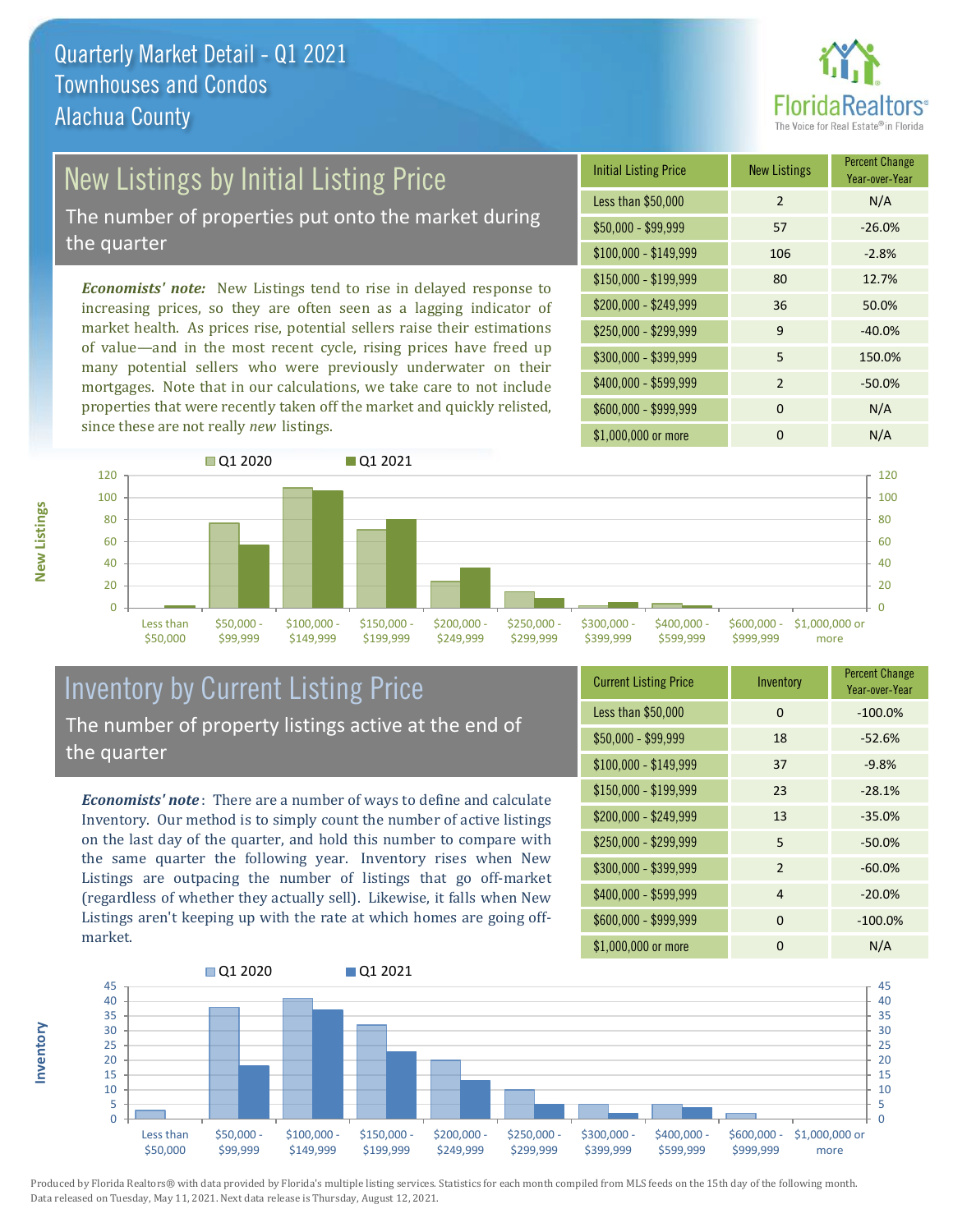Quarterly Distressed Market - Q1 2021 Alachua County Townhouses and Condos



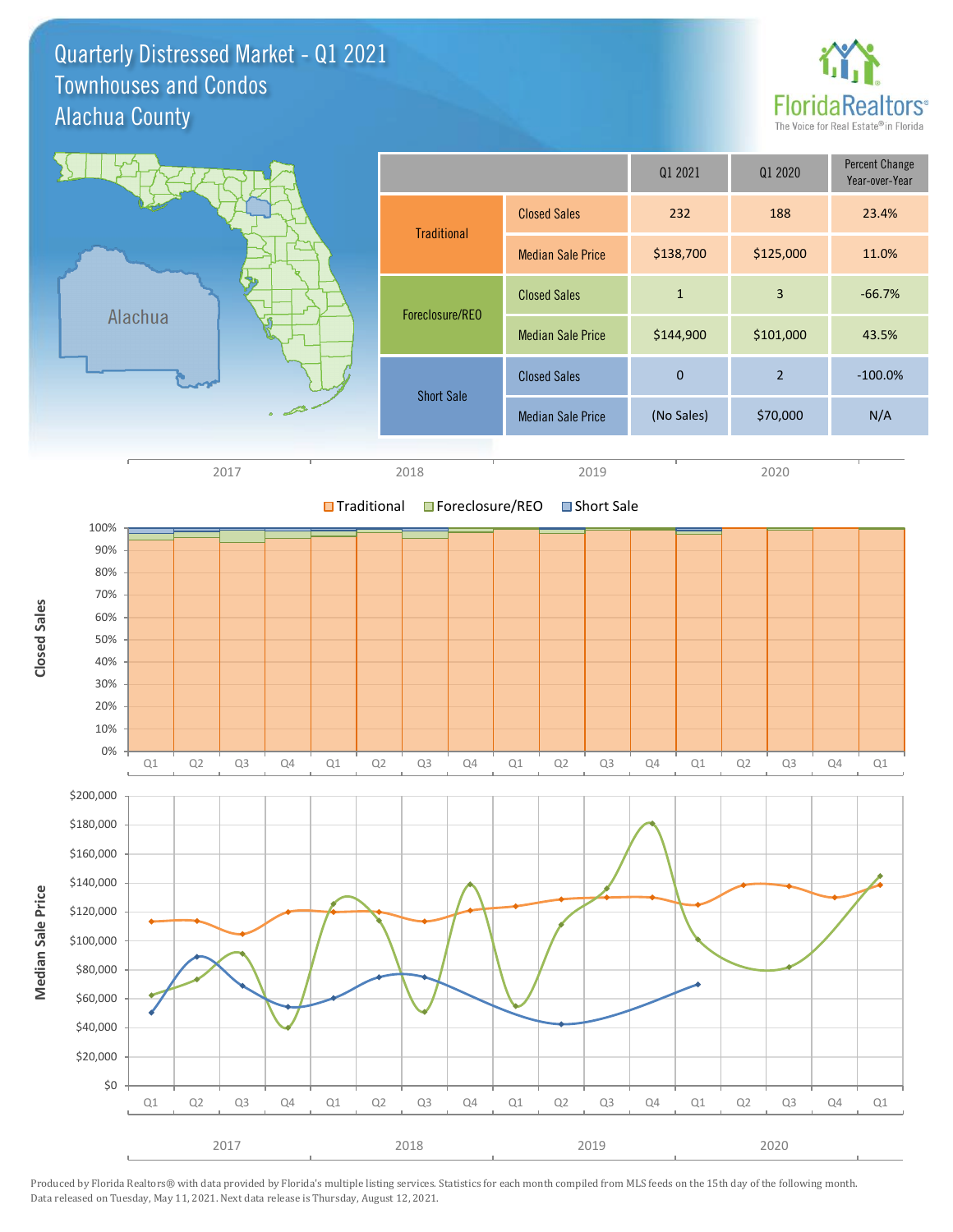Quarterly Market Detail - Q1 2021 Alachua County Manufactured Homes





**Closed Sales**

**Closed Sales** 

| <b>Summary Statistics</b>                                       | 01 2020<br>01 2021 |               | <b>Percent Change</b><br>Year-over-Year |
|-----------------------------------------------------------------|--------------------|---------------|-----------------------------------------|
| <b>Closed Sales</b>                                             | 29                 | 21            | 38.1%                                   |
| Paid in Cash                                                    | 13                 | 10            | 30.0%                                   |
| <b>Median Sale Price</b>                                        | \$130,250          | \$90,000      | 44.7%                                   |
| <b>Average Sale Price</b>                                       | \$136,535          | \$114,789     | 18.9%                                   |
| Dollar Volume                                                   | \$4.0 Million      | \$2.4 Million | 64.3%                                   |
| <b>Median Percent of Original</b><br><b>List Price Received</b> | 94.6%              | 89.3%         | 5.9%                                    |
| <b>Median Time to Contract</b>                                  | 19 Days            | 37 Days       | $-48.6%$                                |
| <b>Median Time to Sale</b>                                      | 72 Days            | 67 Days       | 7.5%                                    |
| <b>New Pending Sales</b>                                        | 44                 | 34            | 29.4%                                   |
| <b>New Listings</b>                                             | 44                 | 47            | $-6.4%$                                 |
| Pending Inventory                                               | 28                 | 30            | $-6.7%$                                 |
| Inventory (Active Listings)                                     | 20                 | 51            | $-60.8%$                                |
| Months Supply of Inventory                                      | 1.7                | 5.0           | $-66.0%$                                |

| <b>Closed Sales</b>                                                                                                                                                                                                                                                        | Quarter             | <b>Closed Sales</b> | Percent Change<br>Year-over-Year |
|----------------------------------------------------------------------------------------------------------------------------------------------------------------------------------------------------------------------------------------------------------------------------|---------------------|---------------------|----------------------------------|
|                                                                                                                                                                                                                                                                            | Year-to-Date        | 29                  | 38.1%                            |
| The number of sales transactions which closed during                                                                                                                                                                                                                       | 01 2021             | 29                  | 38.1%                            |
| the quarter                                                                                                                                                                                                                                                                | Q4 2020             | 32                  | 14.3%                            |
|                                                                                                                                                                                                                                                                            | Q3 2020             | 40                  | 11.1%                            |
| <b>Economists' note:</b> Closed Sales are one of the simplest—yet most                                                                                                                                                                                                     | Q <sub>2</sub> 2020 | 38                  | 2.7%                             |
| important—indicators for the residential real estate market. When<br>comparing Closed Sales across markets of different sizes, we<br>recommend comparing the percent changes in sales rather than the<br>number of sales. Closed Sales (and many other market metrics) are | 01 2020             | 21                  | $-32.3%$                         |
|                                                                                                                                                                                                                                                                            | Q4 2019             | 28                  | 3.7%                             |
|                                                                                                                                                                                                                                                                            | Q3 2019             | 36                  | 24.1%                            |
|                                                                                                                                                                                                                                                                            | Q <sub>2</sub> 2019 | 37                  | 12.1%                            |
|                                                                                                                                                                                                                                                                            | 01 2019             | 31                  | 72.2%                            |
| affected by seasonal cycles, so actual trends are more accurately                                                                                                                                                                                                          | Q4 2018             | 27                  | $-12.9%$                         |
| represented by year-over-year changes (i.e. comparing a quarter's                                                                                                                                                                                                          | Q3 2018             | 29                  | 3.6%                             |
| sales to the amount of sales in the same quarter in the previous year),                                                                                                                                                                                                    | Q <sub>2</sub> 2018 | 33                  | $-29.8%$                         |
| rather than changes from one quarter to the next.                                                                                                                                                                                                                          | 01 2018             | 18                  | $-28.0%$                         |

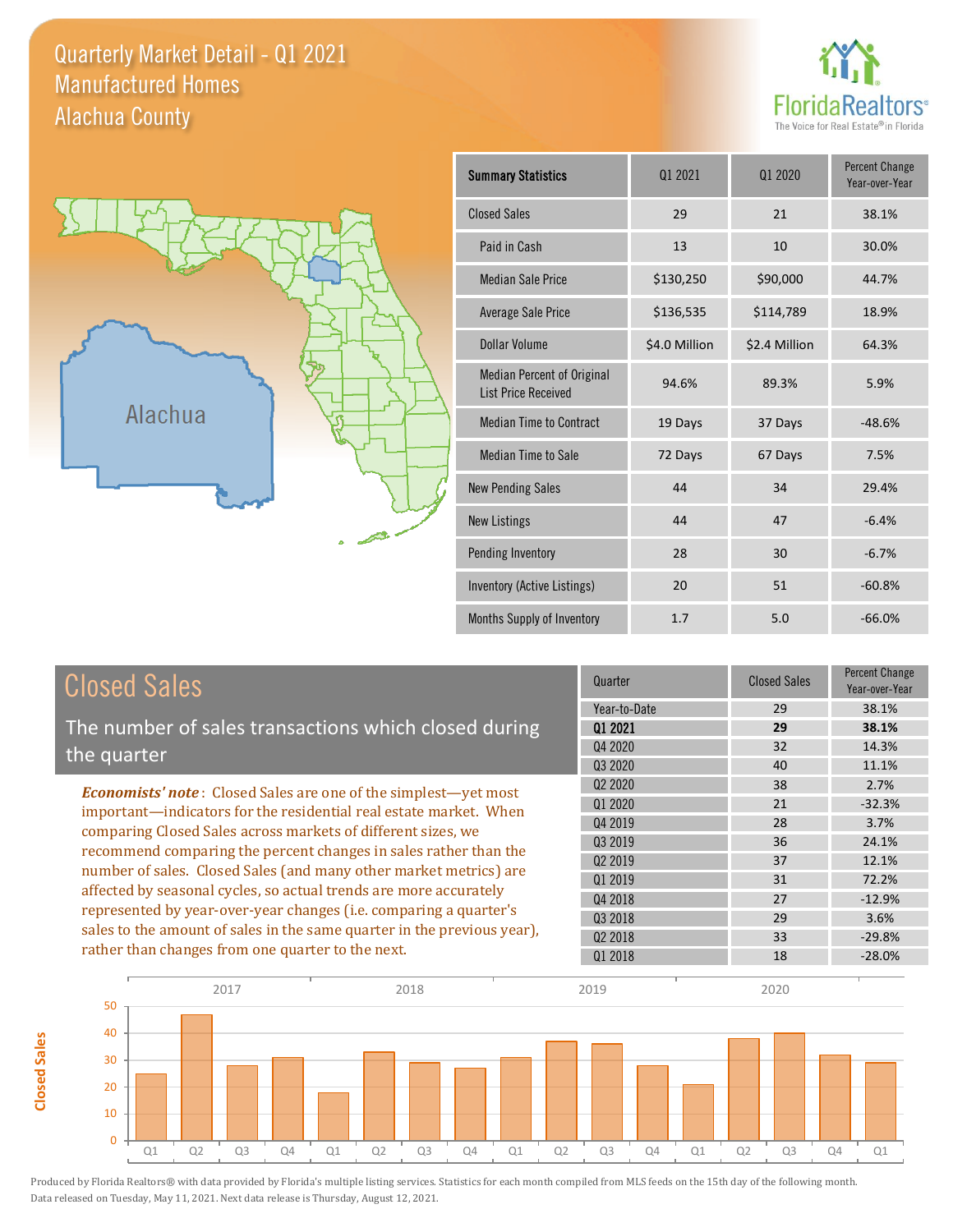

### \$100,000 - \$149,999 11 175.0% Sale Price Closed Sales Percent Change Year-over-Year Less than \$50,000 1 1 -66.7%  $$50,000 - $99,999$  8 0.0% \$150,000 - \$199,999 6 20.0%  $$200,000 - $249,999$  1 N/A  $$400,000 - $599,999$  1 N/A *Economists' note:* Closed Sales are one of the simplest—yet most important—indicators for the residential real estate market. When comparing Closed Sales across markets of different sizes, we recommend comparing the percent changes in sales rather than the number of sales. Closed Sales (and many other market metrics) are affected by seasonal cycles, so actual trends are more accurately \$250,000 - \$299,999 1 0.0% \$300,000 - \$399,999 0 0 N/A Closed Sales by Sale Price The number of sales transactions which closed during the quarter

 $\Omega$  $\overline{2}$ 4 6 8 10 12 Less than \$50,000 \$50,000 - \$99,999 \$100,000 - \$149,999 \$150,000 - \$199,999 \$200,000 - \$249,999 \$250,000 - \$299,999 \$300,000 - \$399,999 \$400,000 - \$599,999 \$600,000 - \$999,999 \$1,000,000 or more **Q1 2020** Q1 2021  $\Omega$  $\overline{2}$ 4 6 8 10 12

### Median Time to Contract by Sale Price The median number of days between the listing date and contract date for all Closed Sales during the quarter

represented by year-over-year changes (i.e. comparing a quarter's sales to the amount of sales in the same quarter in the previous year),

rather than changes from one quarter to the next.

*Economists' note* : Like Time to Sale, Time to Contract is a measure of the length of the home selling process calculated for sales which closed during the quarter. The difference is that Time to Contract measures the number of days between the initial listing of a property and the signing of the contract which eventually led to the closing of the sale. When the gap between Median Time to Contract and Median Time to Sale grows, it is usually a sign of longer closing times and/or declining numbers of cash sales.

| Sale Price            | Median Time to<br>Contract | <b>Percent Change</b><br>Year-over-Year |
|-----------------------|----------------------------|-----------------------------------------|
| Less than \$50,000    | 62 Days                    | 24.0%                                   |
| \$50,000 - \$99,999   | 9 Days                     | $-10.0%$                                |
| $$100,000 - $149,999$ | 24 Days                    | $-60.7%$                                |
| $$150,000 - $199,999$ | 19 Days                    | $-80.2%$                                |
| \$200,000 - \$249,999 | 12 Days                    | N/A                                     |
| \$250,000 - \$299,999 | 10 Days                    | $-16.7%$                                |
| \$300,000 - \$399,999 | (No Sales)                 | N/A                                     |
| \$400,000 - \$599,999 | 176 Days                   | N/A                                     |
| \$600,000 - \$999,999 | (No Sales)                 | N/A                                     |
| \$1,000,000 or more   | (No Sales)                 | N/A                                     |

\$600,000 - \$999,999 0 0 N/A

\$1,000,000 or more 0 0 N/A

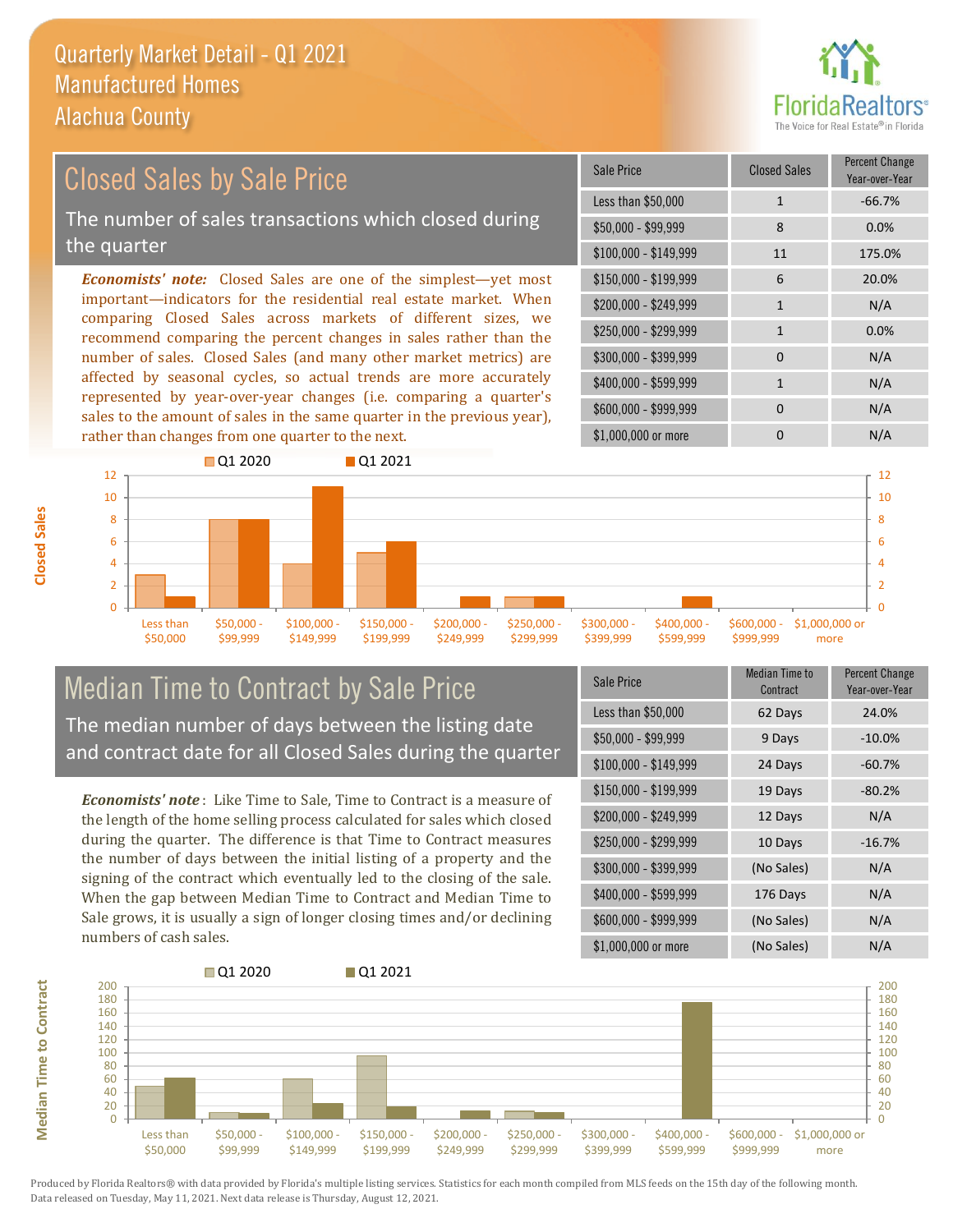

### New Listings by Initial Listing Price The number of properties put onto the market during

the quarter

*Economists' note:* New Listings tend to rise in delayed response to increasing prices, so they are often seen as a lagging indicator of market health. As prices rise, potential sellers raise their estimations of value—and in the most recent cycle, rising prices have freed up many potential sellers who were previously underwater on their mortgages. Note that in our calculations, we take care to not include properties that were recently taken off the market and quickly relisted, since these are not really *new* listings.

| <b>Initial Listing Price</b> | <b>New Listings</b> | <b>Percent Change</b><br>Year-over-Year |
|------------------------------|---------------------|-----------------------------------------|
| Less than \$50,000           | $\mathbf{1}$        | $-50.0%$                                |
| $$50,000 - $99,999$          | 10                  | $-23.1%$                                |
| $$100,000 - $149,999$        | 16                  | $-20.0%$                                |
| $$150,000 - $199,999$        | 12                  | 140.0%                                  |
| \$200,000 - \$249,999        | $\mathbf{1}$        | $-50.0%$                                |
| \$250,000 - \$299,999        | 3                   | 200.0%                                  |
| \$300,000 - \$399,999        | $\Omega$            | $-100.0%$                               |
| \$400,000 - \$599,999        | 0                   | $-100.0%$                               |
| \$600,000 - \$999,999        | 0                   | N/A                                     |
| \$1,000,000 or more          | 1                   | $0.0\%$                                 |



### Inventory by Current Listing Price The number of property listings active at the end of the quarter

*Economists' note* : There are a number of ways to define and calculate Inventory. Our method is to simply count the number of active listings on the last day of the quarter, and hold this number to compare with the same quarter the following year. Inventory rises when New Listings are outpacing the number of listings that go off-market (regardless of whether they actually sell). Likewise, it falls when New Listings aren't keeping up with the rate at which homes are going offmarket.

| <b>Current Listing Price</b> | Inventory      | Percent Change<br>Year-over-Year |
|------------------------------|----------------|----------------------------------|
| Less than \$50,000           | $\Omega$       | $-100.0%$                        |
| $$50,000 - $99,999$          | 2              | $-71.4%$                         |
| \$100,000 - \$149,999        | 8              | $-63.6%$                         |
| $$150,000 - $199,999$        | 3              | $-66.7%$                         |
| \$200,000 - \$249,999        | $\mathbf{1}$   | $-66.7%$                         |
| \$250,000 - \$299,999        | 2              | 100.0%                           |
| \$300,000 - \$399,999        | $\mathbf{1}$   | $-66.7%$                         |
| \$400,000 - \$599,999        | $\mathbf{1}$   | 0.0%                             |
| \$600,000 - \$999,999        | $\Omega$       | $-100.0%$                        |
| \$1,000,000 or more          | $\mathfrak{p}$ | 0.0%                             |



Produced by Florida Realtors® with data provided by Florida's multiple listing services. Statistics for each month compiled from MLS feeds on the 15th day of the following month. Data released on Tuesday, May 11, 2021. Next data release is Thursday, August 12, 2021.

**Inventory**